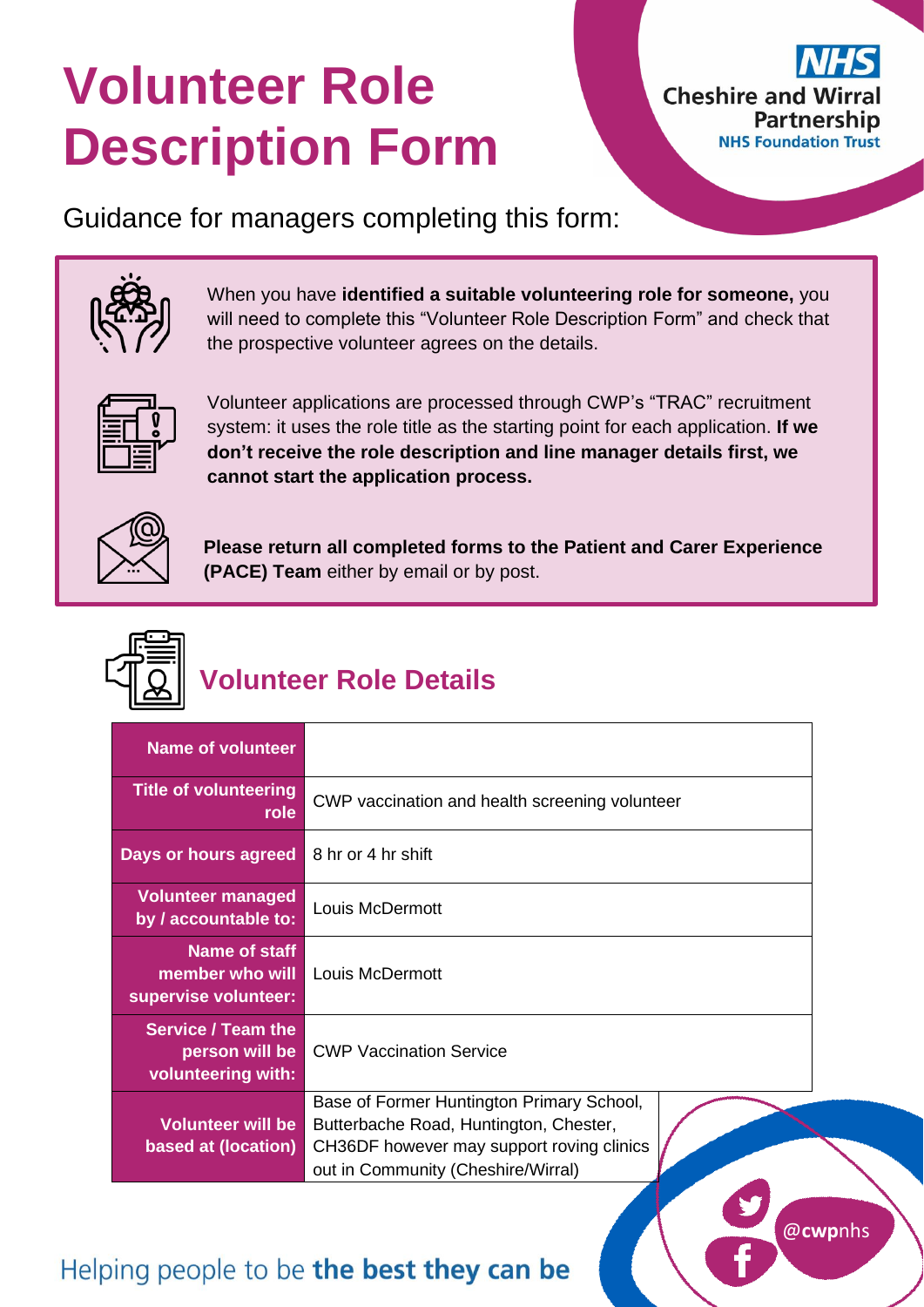

#### **Purpose of Volunteering Role – brief summary / overview**

To support CWP Vaccination Service's COVOD-19 vaccine and/or health screening sessions within the service's fixed hub (Huntington, Chester) or at identified community roving clinics in Cheshire.

Due to the NHS Emergency Responders contract mobilised by NHS England response to the COVID-19 pandemic, volunteers supporting the vaccination service through this function have so far only been able to act as marshals at vaccination sites.

Bringing volunteers in house will enable an expanded role that allows people to support more broadly. Coordinating people to safely attend clinics will still be a primary part of the role, however – with appropriate training and focused supervision – volunteers will also be able to support with the following tasks.

#### **Task Outline – details of what the role involves**

Activities undertaken within the role will include\*:

- Marshalling and greeting at vaccination / screening clinics at base or in community
- Transporting vaccine, equipment and clinicians from main hub to roving clinics in community
- Inputting vaccination records to NIMS system following administration
- Leaflet dropping or door knocking in communities to raise awareness of local roving service
- Administration of vaccines (full training available to volunteers who may want to vaccinate – NHS National Protocol for COVID-19)

Please note each volunteer will identify which of the above activities they would be willing and capable to offer, and appropriate training and supervision will be provided. No one will be asked to undertake any activities they would prefer to not undertake.

**Essential skills required for the role**